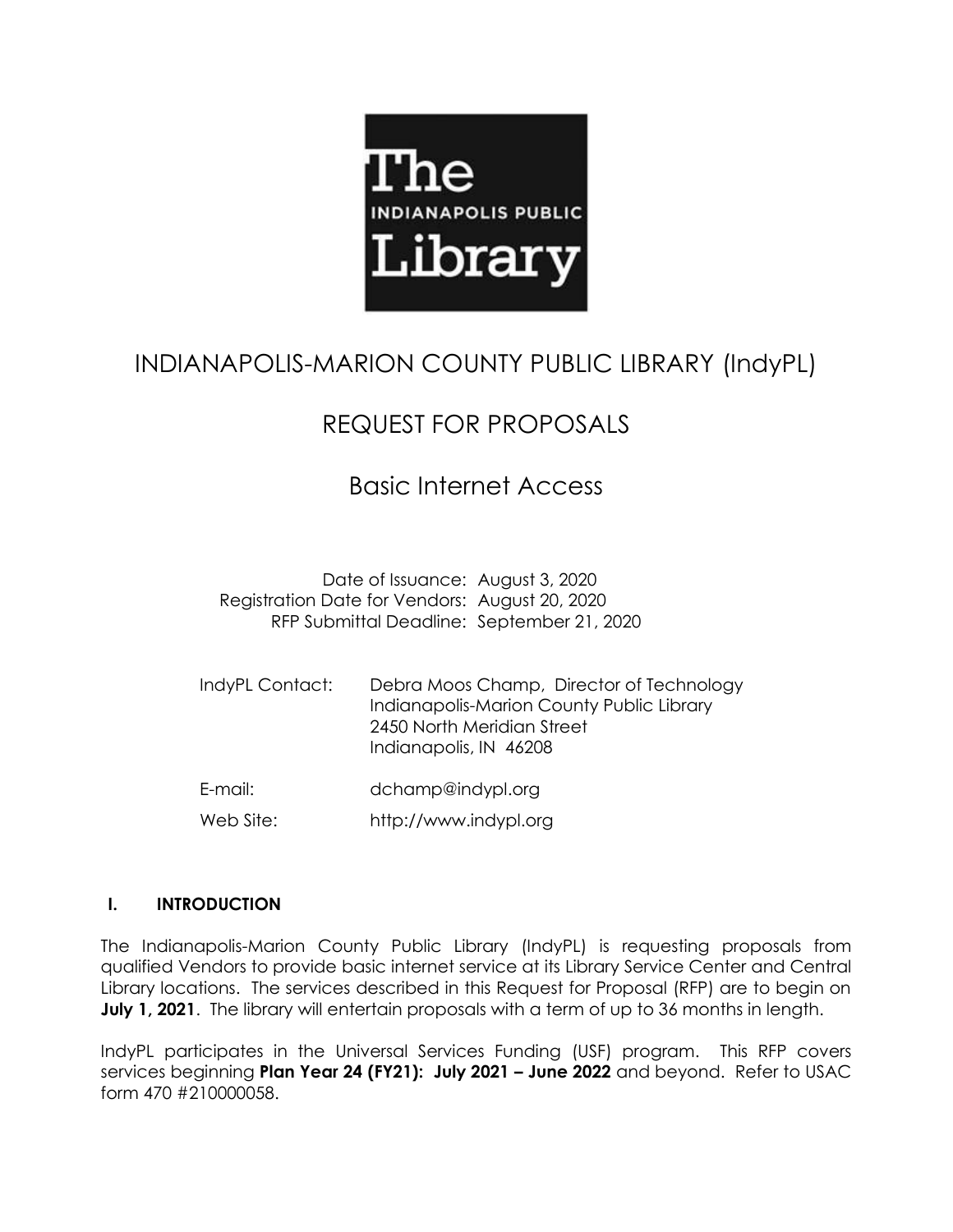This RFP describes the technical specifications for the services to be performed and contains an overview of the terms under which services are to be provided.

It is IndyPL's intention to contract with two different vendors for internet services, one for each location. IndyPL reserves the right to split the contract among Vendors, to award only part of the services specified in this RFP, to use additional Vendors, or to reject all proposals. IndyPL may negotiate different terms and conditions with any Vendor after opening all of the proposals.

All times referenced are Eastern Daylight Time.

## **II. ATTACHMENTS**

**Attachment A – RFP Timetable Attachment B – Insurance Requirements Attachment C – E-Verify Affidavit Attachment D – Non-Collusion Affidavit**

IndyPL reserves the right to make changes to the RFP Timetable and will provide proper notification to all registered vendors at the time any changes occur.

## **III. QUESTIONS AND CLARIFICATIONS**

Questions and clarification inquiries about this RFP must be received on or before **4:00pm, Friday, August 21, 2020**, and should be directed in writing to:

> Debra Moos Champ Director of Technology Indianapolis-Marion County Public Library 2450 North Meridian Street Indianapolis, Indiana 46208 dchamp@indypl.org Telephone: (317) 275-4910 Fax: (317) 269-5263

Upon receipt of this RFP, all Vendors considering submission of a proposal and desiring to be included in this RFP process should submit the name, company, address, phone number, fax number and e-mail address of a person who shall be the single point of contact and who is authorized to act on behalf of the Vendor. This submission shall be forwarded no later than **5:00pm on Thursday, August 20, 2020** to Debra Moos Champ at the address, email or fax number listed above.

A complete listing of all Vendor questions along with IndyPL responses will be provided to each registered Vendor.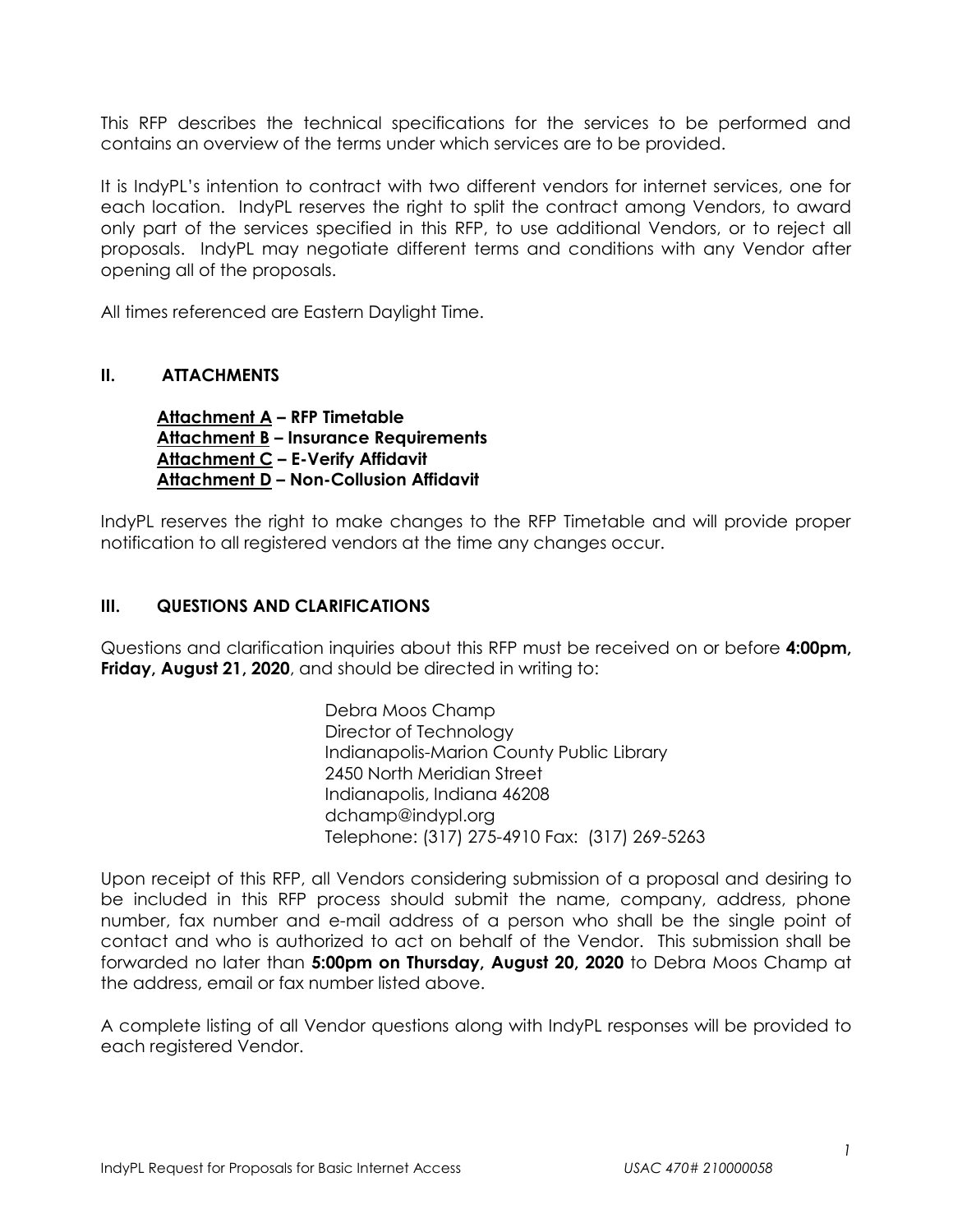## **IV. SUBMISSION OF PROPOSALS**

Vendors must submit two (2) copies of their proposals and one (1) electronic copy. Proposals must be received by IndyPL no later **than 3:00 PM on Monday, September 21, 2020** at the address listed above. No late proposals will be accepted.

IndyPL reserves the right to request additional information and in-person interviews with Vendors who submit complete proposals. IndyPL may choose to have discussions with Vendors to clarify proposals. IndyPL may, at its sole discretion, share such discussions with other Vendors.

As part of its submission, Vendors shall submit separate quotes covering Internet at one or both locations (priced separately)

All materials submitted in response to this RFP become the property of IndyPL upon delivery and shall be appended to any formal documentation, which will further define or expand the contractual relationship between IndyPL and a selected Vendor.

Vendors are advised that information and material contained in a proposal are subject to the Indiana Public Records Act, IC 5-14-3 et seq., and, after the contract award, may be viewed and copied by any member of the public, including news and competitors. Vendors claiming a statutory exception to the Indiana Public Records act must place all confidential documents (including the requisite number of copies) in a sealed envelope clearly marked "Confidential" and must indicate in the transmittal letter and on the outside of that envelope that confidential materials are included. The Vendor must also specify which statutory exception provision applies. IndyPL reserves the right to make determinations of confidentiality. If IndyPL does not agree that the information designated is confidential under one of the disclosure exceptions to the Indiana Public Records Act, it may either reject the proposal or discuss its interpretation of the allowable exceptions with the Vendor. If agreement can be reached, the Proposal will be considered. If agreement cannot be reached, IndyPL will remove the Proposal from consideration for award and return the proposal to the Vendor. **IndyPL will not determine prices to be confidential information.** No submissions or supporting documentation will be returned to Vendor. Neither party shall be liable for disclosures required by law.

This RFP does not commit IndyPL to award a contract, to pay any costs incurred in the preparation of a proposal to this request, or to otherwise contract for any services. IndyPL reserves the right to accept or reject any or all proposals received as a result of this request, to negotiate with any qualified sources, to waive any defects or informalities in a proposal, or to cancel in part or in its entirety this RFP, if it is in the best interest of IndyPL to do so. IndyPL will evaluate proposals based upon the effectiveness of the perceived performance as it relates to IndyPL's specific requirements. The lowest fee proposal shall not necessarily be selected. Any Vendor objecting to the rejection of a proposal, or portion thereof, must submit a written protest to IndyPL stating the reasons for the protest within (5) calendar days from the date of the IndyPL's notification letter.

Any Vendor believing that there is any ambiguity, inconsistency or error in the RFP shall promptly notify IndyPL in writing of such apparent discrepancy. Failure to so notify IndyPL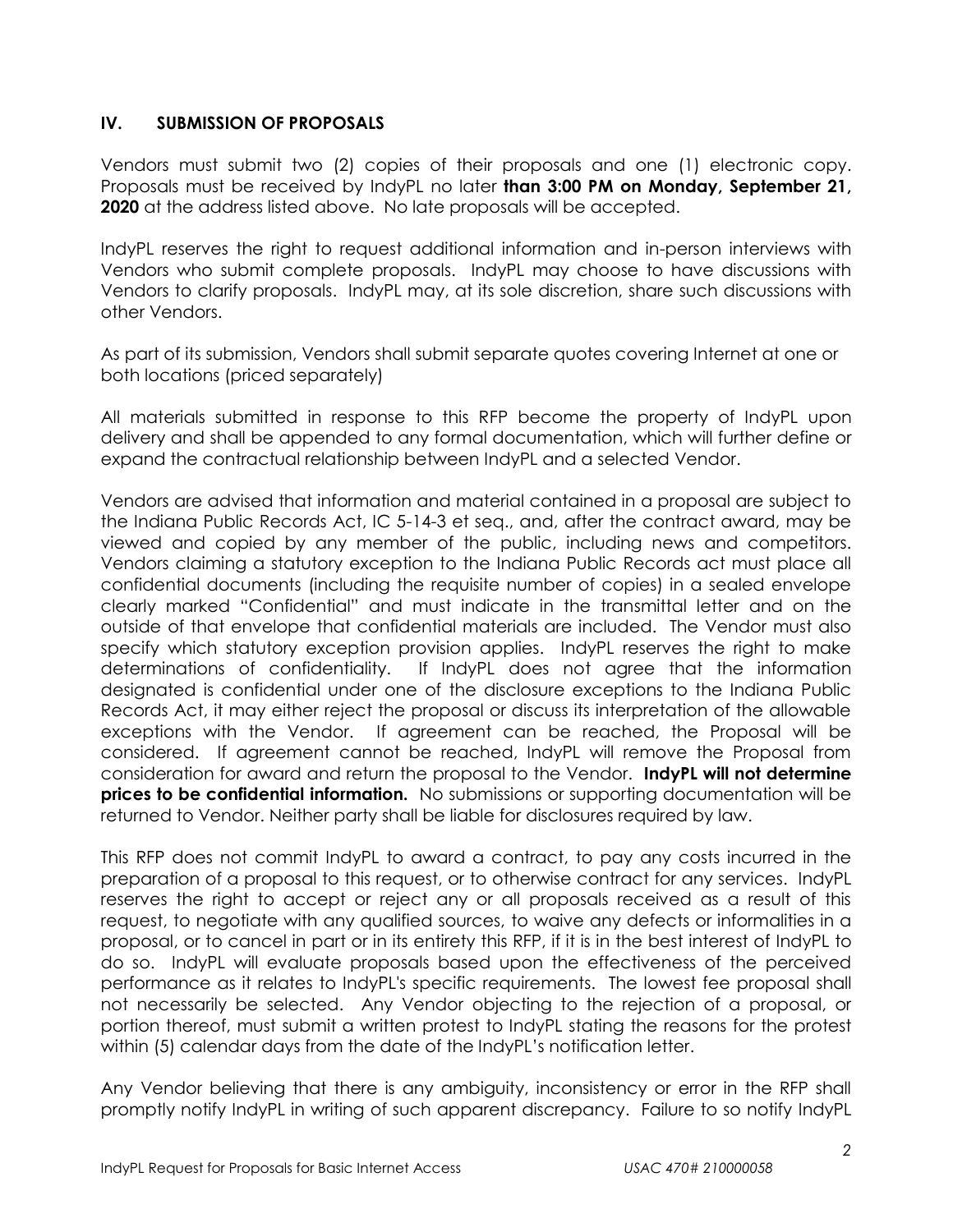by the RFP Submittal Deadline (as set forth in **Attachment A – RFP Timetable**) will constitute a waiver of claim of ambiguity, inconsistency or error.

IndyPL shall not be responsible for any oral instructions given by any employees or representatives of IndyPL concerning the proposal instructions, specifications or proposal documents as described in this RFP. Any changes will be in the form of an addendum, which will be furnished to all Vendors who are listed with IndyPL as having received the Request for Proposal, or to any other Vendor who requests an addendum.

The Vendor shall be responsible for all costs incurred in preparing or responding to this RFP. All materials and documents submitted in response to this RFP become the property of IndyPL and will not be returned after the RFP Submittal Deadline. A proposal may not be modified, withdrawn or cancelled by a Vendor for one hundred eighty (180) days following the RFP Submittal Deadline and each Vendor so agrees in submitting the proposal. Proposals may be withdrawn, altered and/or resubmitted at any time prior to the RFP Submittal Deadline. Notice of pre-submittal date withdrawal must be in writing over the signature of the Vendor or may be submitted to IndyPL by facsimile or email transmission. If by facsimile or email transmission, written confirmation over the signature of the Vendor must have been mailed and postmarked on or before the RFP Submittal Deadline. Withdrawn proposals may be resubmitted up to the RFP Submittal Deadline, provided that they are then fully in conformance with the terms and conditions of this RFP.

By submission of a proposal, the Vendor certifies that the Vendor has not paid or agreed to pay any fee or commission, or any other item of value contingent on the award of a contract, to any employee, official or current contracting consultant of IndyPL.

# **V. TECHNICAL SPECIFICATIONS**

The library is seeking proposals for separate Internet services at both the Library Services Center (2450 N. Meridian Street, Indianapolis, Indiana 46208) and our Central Library location (40 East St. Clair Street, Indianapolis, Indiana 46204). It is IndyPL's intention to contract with two different vendors, one for each location.

The scope of this RFP does not include wide area network (WAN) site to site communications services.

The requested services will include but are not necessarily limited to the following specifications and conditions. To the extent a Vendor takes exception to any specification or condition of service below listed, Vendor shall specifically identify the exception in its proposal.

## **A. Internet Connections**

Provide two internet connections: one connection will terminate at the Library's administration building, known as the Library Services Center, with at least 1 Gb/s in both directions (symmetric); the other at the Central Library with at least 500 Mb/s in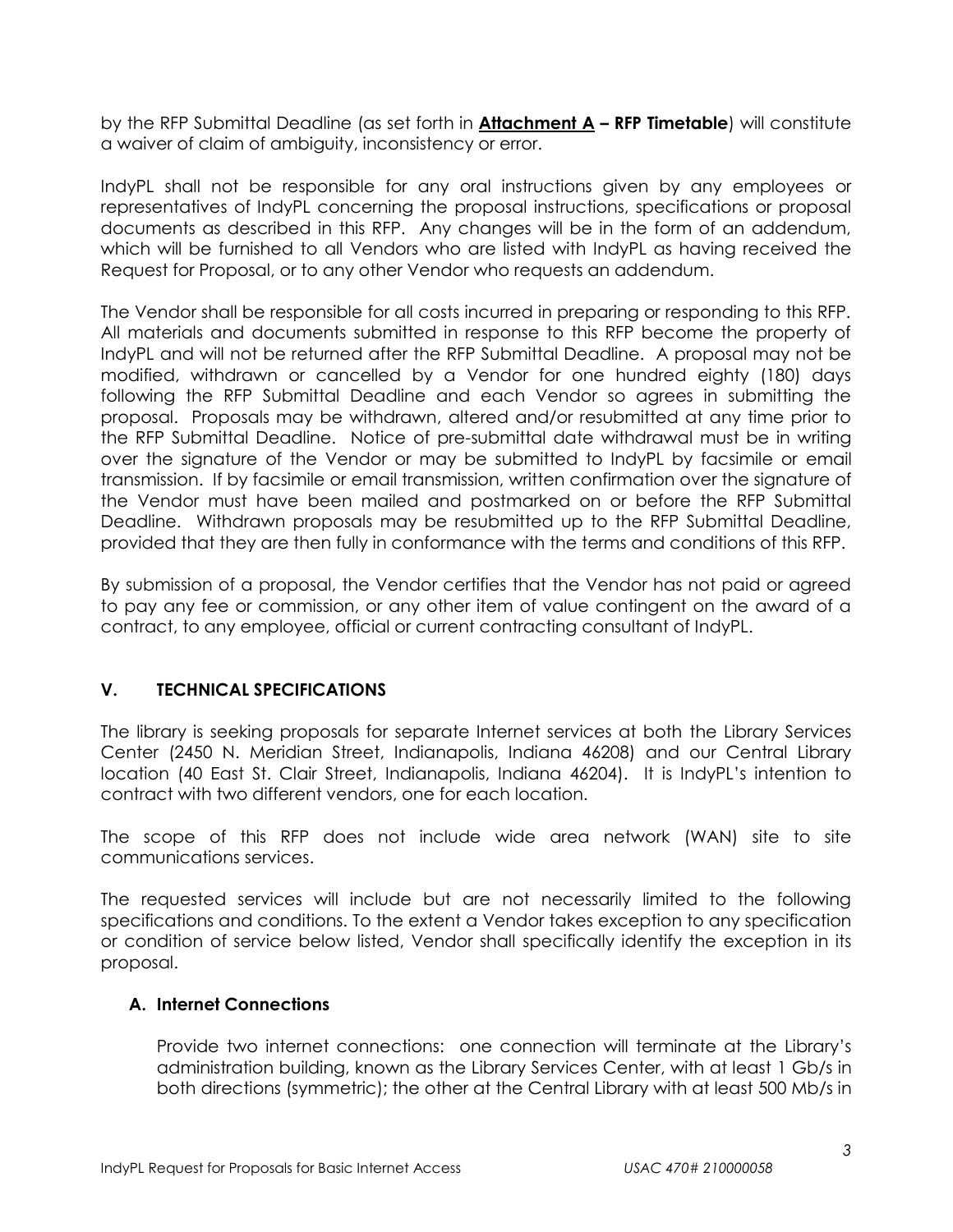both directions (symmetric). Each location with an internet connection will have a static contiguous /24 public address space assigned to it.

The IP addresses assigned will not have been part of bogon space for at least five years. The IP addresses assigned will not be currently listed on any major spam blacklist, including but not limited to SPAMHaus, ORDB, SPEWS, SPAMCop, OSIRUSoft, DSBL, BarracudaCentral, APEWS, ABUSEAT, SORBS.

In the event Vendor needs to change the provided IP addresses during the term of the contract, ninety (90) days' notice will be given before the change is implemented. Old IP addresses will be functional for a minimum of 120 days after notice is given. Address changes that are required more than one (1) time per contract term are not permitted, will be will be deemed a breach of Vendor's contract with IndyPL, and in such event IndyPL may choose to terminate the contract without penalty. Vendor will forward in-arpa DNS requests (reverse DNS) to IndyPL for any address in the ranges provided.

Vendor will not introduce any software or hardware between IndyPL and the internet that attempts to reduce bandwidth by caching data without prior written approval by IndyPL.

Vendor will not filter or block any address, port, protocol or content between IndyPL and the internet in either direction without prior written approval by IndyPL.

Vendor will provide pricing for increasing the internet connection speed independently at each location in increments of 500 Mb/s up to 10 Gb/s additional bandwidth during the term of the contract.

As part of the supplied proposal, Vendor will provide a diagram depicting the proposed connection to IndyPL and the connections and peering arrangements to the internet backbone and tier 1 Internet service providers from Vendor's local facility. The diagram must show the speed of all links depicted.

## **B. Equipment Requirements**

Vendor must state all additional equipment that IndyPL is required to purchase to implement the Vendor's solution. The equipment must be identified and described in the proposal along with complete cost for purchase, set-up, installation, and maintenance.

## **C. Necessary Ancillary Equipment and Software**

Unless specifically exempted by the terms of this RFP, all parts, software, or accessories (i.e. cables, connectors, etc.) ordinarily furnished or required to make the proposed equipment a complete operating unit shall be furnished by the Vendor, at no additional cost to IndyPL beyond those outlined in the response to this RFP. These items must be identified and described along with an associated cost in the proposal.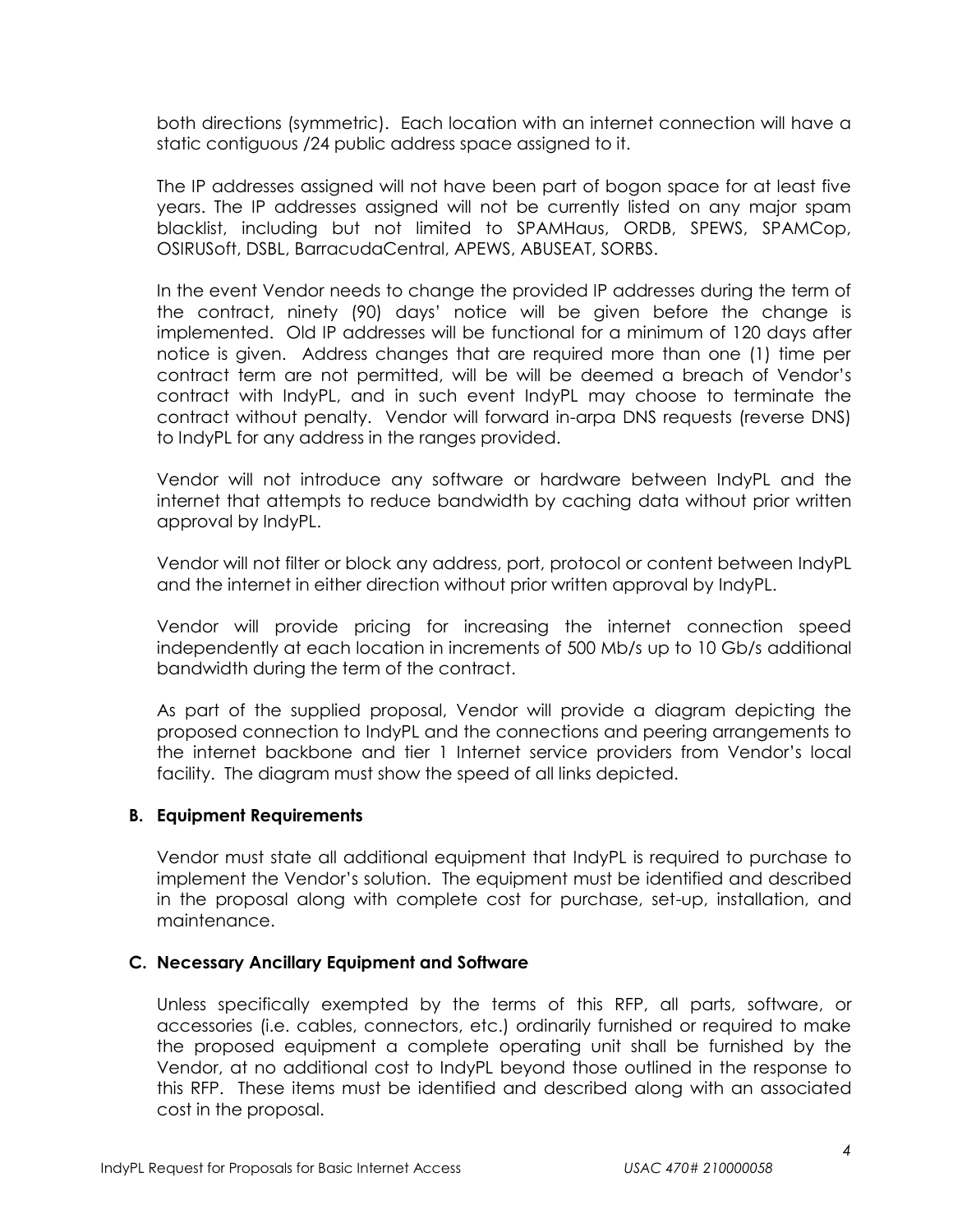# **D. Service Termination**

Vendor will provide and install all necessary equipment at or near the location of the library's existing Cisco routers and provide any cabling, connections, and/or power extensions to make the connection to the IndyPL equipment, regardless of the location of the demarc. Any costs for reviewing the current installation or terminating the line next to the current location of the router will be borne by Vendor. Vendor will be responsible for maintaining the connection up to the library's router, regardless of the location of the traditional demarc.

# **VI. VENDOR SUPPORT REQUIREMENTS**

IndyPL is seeking the following support requirements and conditions. To the extent a Vendor takes exception to any specification or condition of service below listed, Vendor shall specifically identify the exception in its proposal.

## **A. Installation**

The Vendor assumes all responsibility for a successful installation of all Vendor equipment. It is the Vendor's responsibility to fully acquaint themselves with the specification and nature of the work required by IndyPL for this project.

The Vendor will have no claim against IndyPL based upon ignorance of the nature and requirements of this project, misapprehension of site conditions, or misunderstanding of the specifications or contract provisions.

# **B. Start of Service Date**

In the event the successful Vendor has not provided all equipment, configuration, and services such that the same are not operational and available for uninterrupted use by IndyPL on or before **July 1, 2021** ("In-Service Date"), Vendor shall be liable to IndyPL for each month or partial month thereafter, until such services and equipment are fully operational. Vendor shall stipulate that the complete installation and operation of equipment and service by the In-Service Date is material to the contract, and gravely affects the effective and successful conduct of the business, operations and goodwill of IndyPL, and that any breach, violation or evasion of the terms or intent of this provision is a material breach of the Agreement.

In addition to any other rights and remedies which IndyPL may have, upon a breach of this requirement Vendor shall pay IndyPL as liquidated damages twentyfive hundred dollars (\$2,500) for each month or partial month beyond the In-Service Date in which all services are not completely installed and operational ("In-Service Damages"). Vendor agrees that this liquidated damages provision represents reasonable compensation for the loss which would be incurred by IndyPL due to any such breach.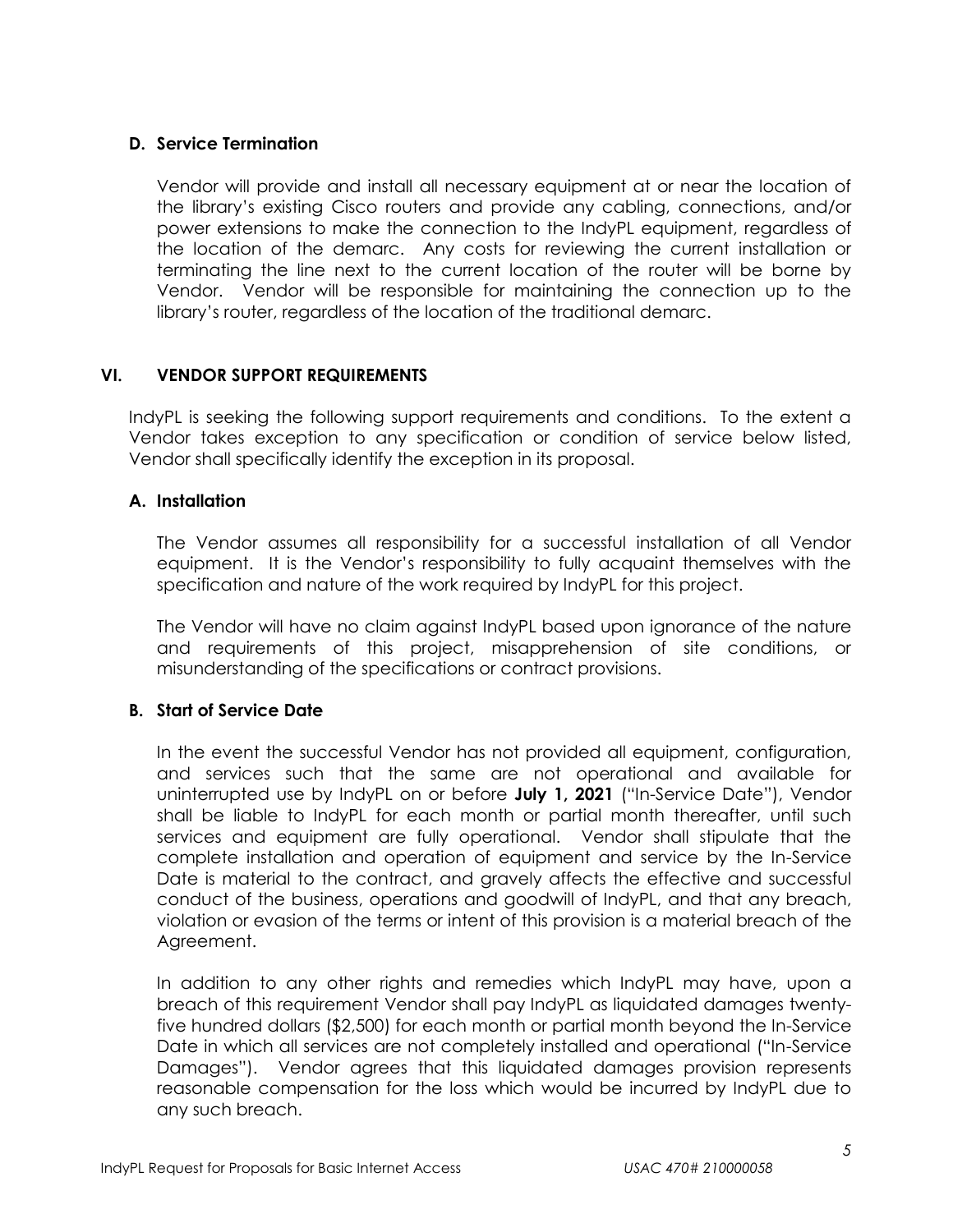Any accumulated In-Service Damages shall be paid by Vendor by granting to IndyPL a credit against any initial or monthly fees payable by IndyPL under the contract; however, in the event IndyPL terminates the contract with the successful Vendor prior to the time at which the total accumulated In-Service Damages have been credited against such fees, Vendor shall pay to IndyPL any remaining portion of the In Service Damages to IndyPL within thirty (30) days of the termination of the contract.

## **C. Maintenance Support**

Local customer engineering support must be available for all Vendor hardware and services used by IndyPL. The Vendor must supply telephone support 24 hours per day, 7 days per week, and 365 days per year. In the event of failure, the Vendor must guarantee the dispatch of the appropriate service technicians to the site within four (4) hours of the reported event at all times. A failure to dispatch the appropriate service technician within 4 hours will be deemed a breach of the Vendor's contract with IndyPL, and IndyPL may choose to terminate the contract without penalty. During an outage, the Vendor will provide hourly updates to IndyPL until the problem is resolved.

When a service disruption exceeds eight hours, a credit must be applied to IndyPL's bill. If the sum of outages in any contiguous three month period exceeds twentyfour (24) hours, it will be deemed a breach of the Vendor's contract with IndyPL, and IndyPL may choose to terminate the contract without penalty.

As part of the quote submitted, the Vendor will specify any automated or manual line monitoring and notification procedures that will be provided.

## **VII. GENERAL SPECIFICATIONS AND CONTRACT REQUIREMENTS**

- 1. The services to be furnished by the Vendor may be revised at any time by mutual agreement and written execution of an amendment to the service agreement.
- 2. Vendor proposals must specify and provide initial and recurring (monthly) prices and installation costs for service proposed. All prices and costs for services proposed must be identified, with recurring and nonrecurring (one-time) costs indicated. Pricing and cost itemization to be identified should include, without limitation, required networking installation, hardware and software, maintenance, system engineering, consultation, and conversion costs. Any other charges exclusive of taxes and Universal Service Fund (USF) fees must be listed. Except as required by subsequently enacted legislation, any one-time or recurring charges not listed in the Vendor's proposal will be borne by the Vendor and will not be invoiced to IndyPL.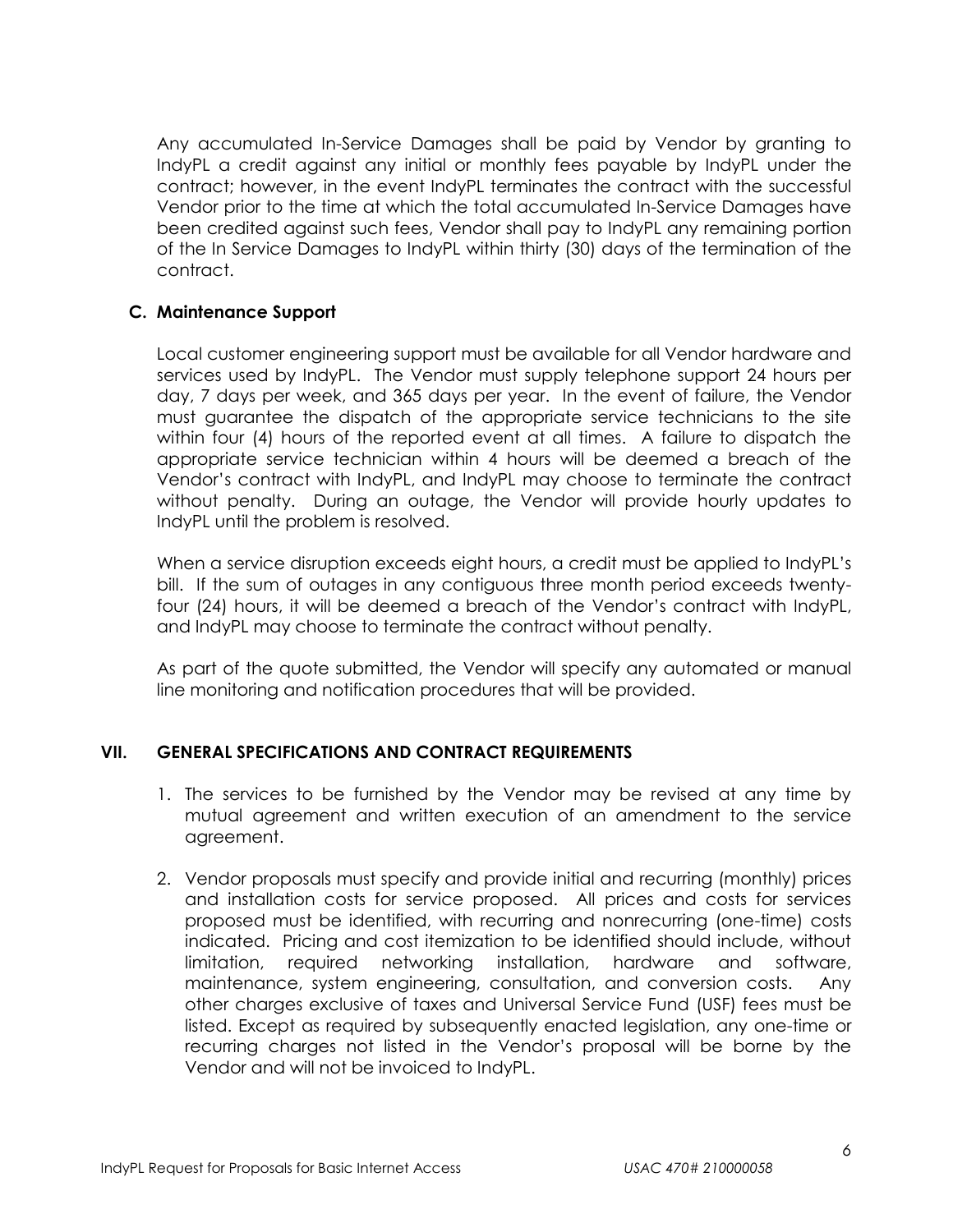- 3. Vendor will provide pricing for increasing the internet connection speed independently at each location in increments of 500 Mb/s up to 10 Gb/s during the term of the contract.
- 4. We will consider multi-year contracts with or without voluntary extensions. All cost proposals must reflect the LCP (Lowest Corresponding Price), GSA pricing, and any available governmental unit discounts including existing State of Indiana QPA pricing. Any proposal referencing an existing State of Indiana QPA must include the QPA Number in the proposal.
- 5. Vendor must provide written proof of the Vendor's Service Provider Identification Number (SPIN) signifying it is an eligible Vendor that offers federally supported services and equipment to customers pursuant to the terms of 47 United States Code §214(e). USAC SPIN must be submitted as part of the response to RFP.
- 6. Vendor agrees to work with IndyPL to include a provision in the contracts or service agreements specifying whether Vendor invoices will be the total cost of services or only IndyPL's USF non-discount share ("Service Provider Invoice" or SPI). Vendor must state their preference in billing procedures. If IndyPL chooses SPI as the billing method, Vendor agrees to bill IndyPL only the matching portion of IndyPL's projected liability of the invoice less USF discount amounts represented by a favorable Funding Commitment Decision Letter received by both Vendor and IndyPL reflecting the amount that the Universal Service Administrative Company (USAC) has agreed to pay. Vendor must agree to file Form 474 or other forms required by the USAC for the portion of the discounted bill that the USAC has agreed to pay the Vendor. Vendor will supply a copy to IndyPL of any USF forms filed. Any initial or ongoing administrative costs associated with filing or copying USF forms or computing discounts will be borne by Vendor.
- 7. IndyPL is tax-exempt and prices quoted shall not include a charge for sales tax. A sales tax exemption certificate will be provided to the Vendor selected.
- 8. IndyPL shall have the right to cancel the contract for services without penalty any time before or during the contract term in the event of non-appropriation of Universal Service funds.
- 9. Vendor must provide IndyPL with a monthly detailed bill for services as outlined by the contract awarded to the successful Vendor. IndyPL participates in the Universal Service Funding Program and must be able to distinguish eligible and non-eligible services through the monthly billing statement.
- 10. The apparent successful Vendors will be expected to enter into an agreement with IndyPL which includes the terms and conditions substantially as listed in this RFP. Vendors need to address the specific language in the RFP and submit whatever exceptions or modifications that they are proposing. **Exceptions or**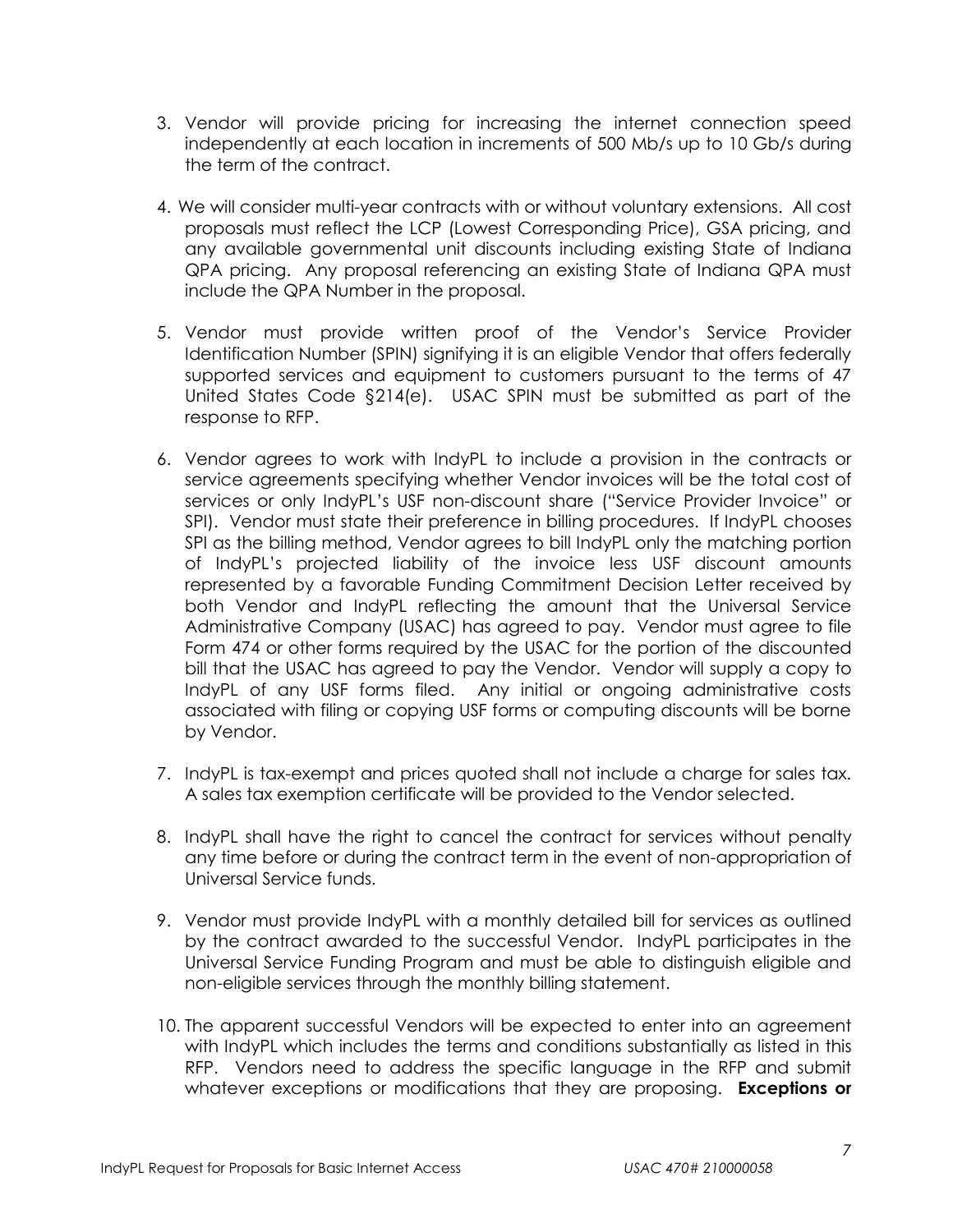## **modifications to the specifications or conditions set forth in this RFP should be clearly stated in the RFP proposal.**

- 11. Vendor shall submit a copy of its applicable standard contract forms along with any proposed attachments as part of the submission package. The submission of a proposal shall constitute the agreement of each Vendor that it shall not insist on the use of standard contract agreements, documents or forms, and that it waives any demand for the use of its standard agreements. The language of the services agreement to be executed will be drafted under the supervision of IndyPL's attorney.
- 12. Vendor shall comply with, abide by and observe the all statutes, laws, ordinances, rules, regulations, orders and standards of federal, state and local governments having authority or jurisdiction over the services or performance of the services, or any lawful orders pertaining in any way to the services.
- 13. Any resulting services agreement between IndyPL and Vendor shall require the Vendor to secure, pay for and maintain the insurance policies and coverages, and shall include the insurance requirements, set forth in **Attachment B – Insurance Requirements**.
- 14. IndyPL reserves the right, in its sole discretion, to disqualify any Vendor on the basis of any real or apparent conflict of interest that is disclosed by the proposal submitted or any other data available to IndyPL. Any Vendor submitting a proposal herein waives any right to object at any future time, before any body or agency, including but not limited to the IndyPL Board, or any court, to IndyPL's exercise of its right of disqualification by reason of real or apparent conflict of interest as determined by IndyPL in its sole discretion.
- 15. Any Vendor submitting a proposal in response to this RFP warrants and guarantees that the Vendor is fully capable of performing the tasks and delivering the services designated to be supplied. No limitation or exception to this warranty provision will be acceptable to IndyPL. Provided, however, it is understood that the Vendor shall not be responsible for any problems in performance caused by improper acts or omissions by IndyPL.
- 16. The Vendor warrants that no person or selling agent has been employed or retained to solicit or secure the services agreement upon an agreement or understanding for a commission, percentage, brokerage, or contingent fee, excepting bona fide employees or bona fide established commercial or selling agencies maintained by the Vendor for the purpose of securing business. For breach or violation of this warranty, IndyPL shall have the right to immediately terminate the services agreement without liability or penalty or at its discretion to deduct from fees or payments due the Vendor the commission, percentage brokerage or contingent fee.
- 17. IndyPL may immediately terminate the right of the Vendor to proceed under a resulting services agreement, if it is found that gratuities in the form of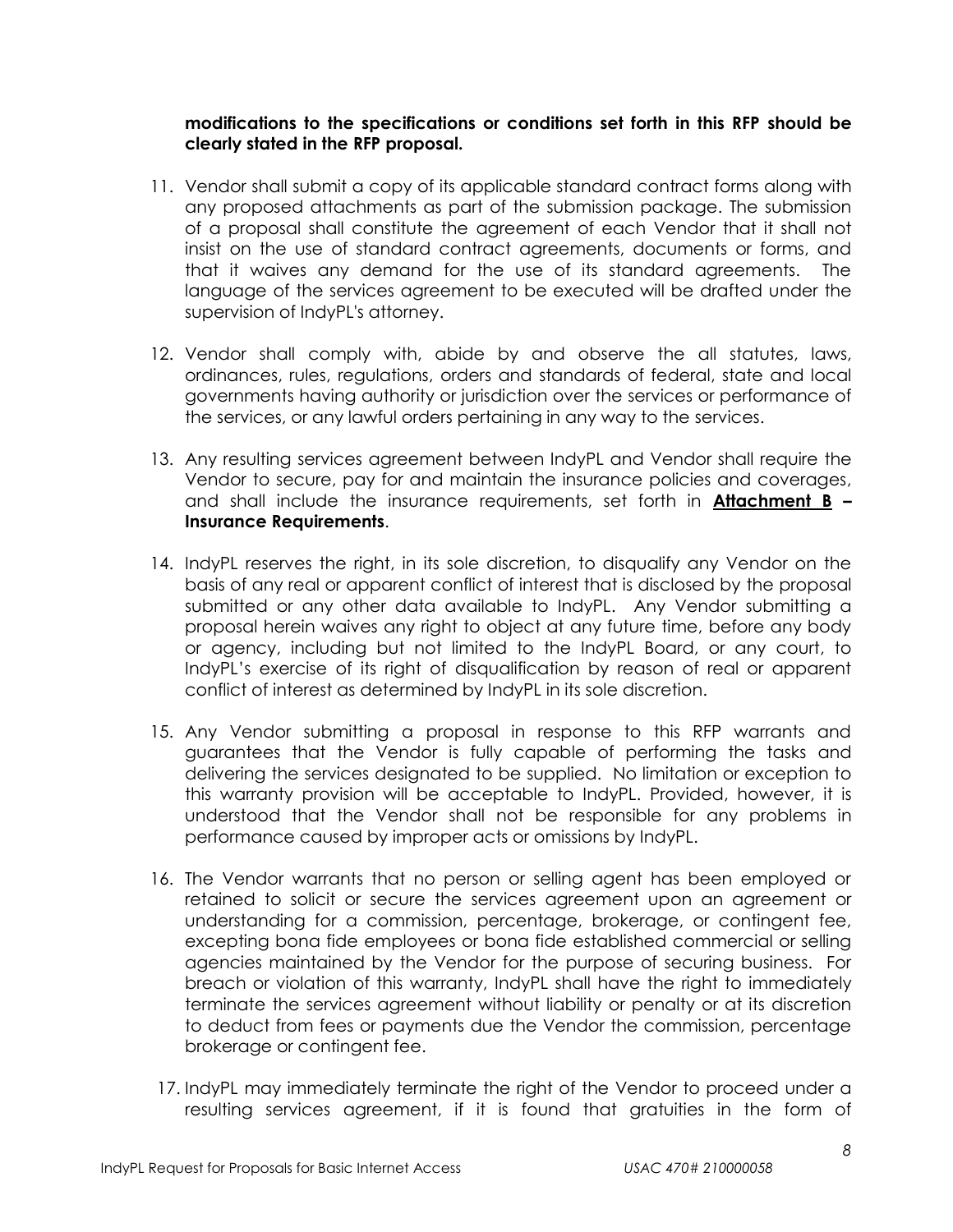entertainment, gifts or otherwise were offered or given by the Vendor, or any representative of the Vendor, to any officer or employee of IndyPL with a view toward securing the vendor selection or services agreement.

18. IndyPL is committed to providing an equal opportunity for participation of Minority, Women, or Veteran Owned Business ("XBE") firms in all IndyPL business. IndyPL extends to each individual, firm, vendor, supplier, contractor and subcontractor an equal opportunity to compete for IndyPL business and strongly encourages voluntary utilization of disadvantaged and/or minorities to reflect both industry and community ethnic composition.

It is the desire of IndyPL to measure participation of XBE firms in the procurement of goods and supplies, in the retention of professional services, and in the construction and renovation of facilities. Vendors, who meet the City of Indianapolis or State of Indiana criteria of XBE firms or similar requirements for out-of-state firms, may indicate the appropriate certification, with a copy of such certification included in their proposal.

- 19. Any selected Vendor in performing services under an agreement resulting from this RFP shall not discriminate against any worker, employee or applicant or any member of the public because of race, religion, color, age, gender, creed, disability, national origin, ancestry, military service veteran status, sexual orientation or gender identity, nor otherwise commit an unfair employment practice. The Vendor will take affirmative action to ensure that applicants are employed, and that employees are dealt with during employment, without regard to their race, religion, color, age, gender, creed, disability, national origin, ancestry, military service veteran status, sexual orientation or gender identity.
- 20. The selected Vendor must agree to enroll in and participate in the E-Verify Program as required by the Indiana Code 22-5-1.7-11 during the hiring process for all employees hired after the date of the service agreement. The selected Vendor must agree to require its subcontractors who may perform work under the service agreement to certify to the Vendor that the subcontractor does not knowingly employ or contract with an unauthorized alien and that the subcontractor has enrolled and is participating in the E-Verify program. The selected Vendor must agree to maintain this certification throughout the duration of the term of a contract with a subcontractor. IndyPL may terminate a resulting service agreement for default if the selected Vendor fails to cure a breach of these E-Verify provisions no later than thirty (30) days after being notified by IndyPL of such breach. As a condition to entering into a service agreement, the selected Vendor must execute the E-Verify Affidavit which shall be an exhibit to the service agreement. Such affidavit shall be in the form attached to this RFP as **Attachment C – E-Verify Affidavit.**
- 21. Any services agreement entered into as the result of this RFP will not constitute, create, give rise to or otherwise recognize a joint venture, partnership, formal business organization or similar arrangement or relationship of any kind between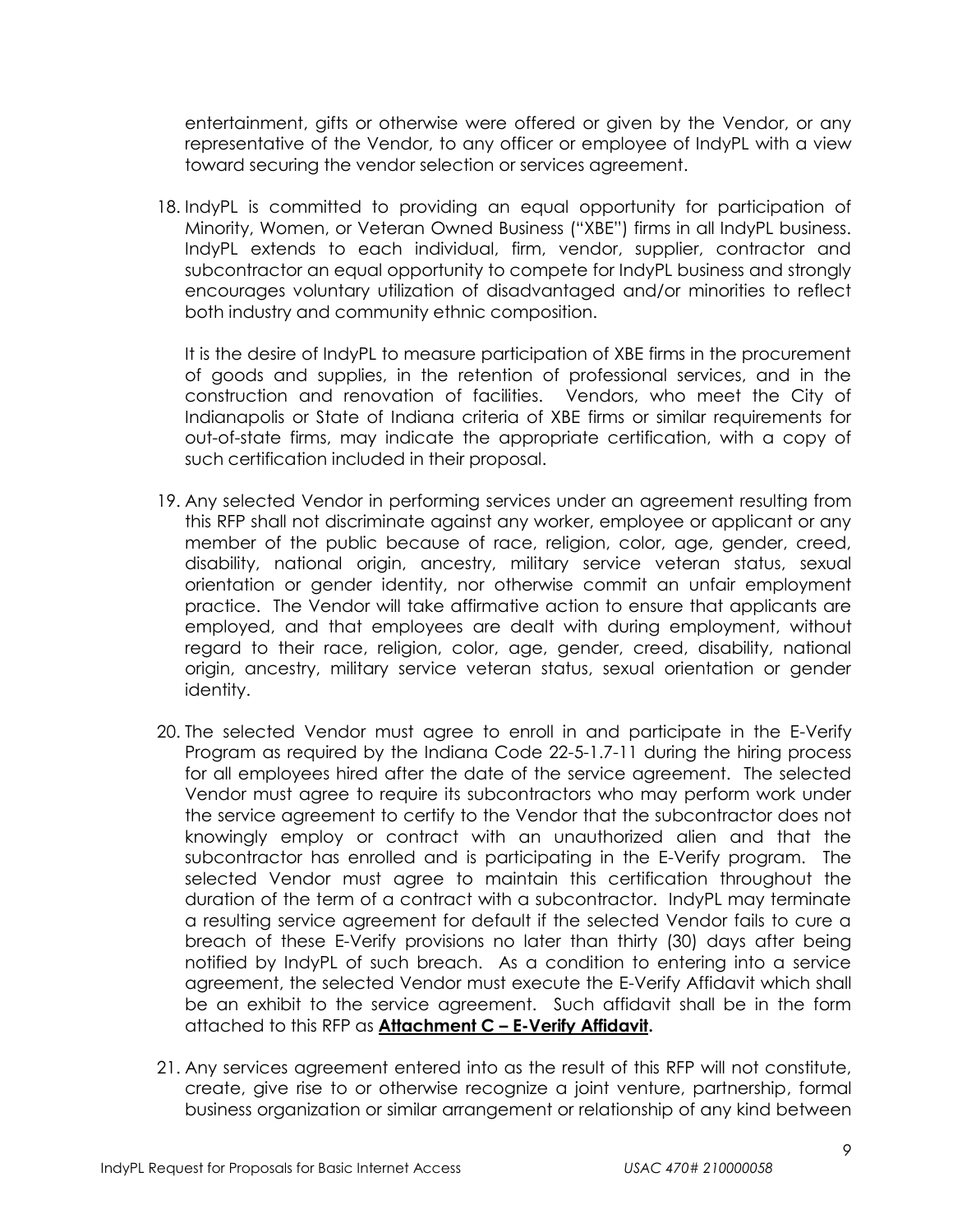the parties, and the rights and obligations of the parties shall be only those expressly set forth in the services agreement. The Vendor will agree that no persons supplied by it in the performance of a resulting services agreement are employees of IndyPL and further agrees that no rights of IndyPL's civil service, retirement or personnel rules accrue to such persons.

- 22. The Vendor shall have the sole responsibility for all salaries, wages, bonuses, retirement, withholdings, workers' compensation and occupational disease compensation insurance, unemployment compensation, other benefits and taxes and premiums appurtenant thereto concerning such persons provided by such Vendor in the performance of the services agreement and shall indemnify and hold IndyPL harmless with respect thereto.
- 23. The selected Vendor shall provide documentation to IndyPL evidencing all necessary licenses to practice its business prior to the awarding of the services agreement.
- 24. It shall be a condition to the agreement that any out-of-state Vendor that may be selected to provide the Services shall be duly registered and qualified to do business within the State of Indiana.
- 25. The selected Vendor must keep all resulting contract records separate and make them available for audit by IndyPL, personnel responsible for administration of E-Rate funding or the Indiana State Board of Accounts personnel during the term of the agreement and upon request for a period of 10 years after the end of the agreement term and completion of the services.
- 26. News releases pertaining to this RFP or the requested services shall not be made without written prior approval of IndyPL.

## **VIII. GENERAL INFORMATION TO BE INCLUDED IN THE REQUEST FOR PROPOSAL**

- A. Introduction and cover letter (approximately one page)
	- Vendor name, address, telephone, and fax
	- Contact person for Vendor's response
	- Signature of contact person (this signature will serve as verification that Vendor is a legal entity, Vendor does not discriminate, that the contact person is authorized to act on Vendor's behalf, and that **the proposal shall remain valid for at least one hundred-eighty (180) days unless otherwise extended by the Parties).**
- B. Company Profile (approximately two pages) This section shall include information relating to the business organization of Vendor and any third party, which would be partnering with Vendor on this project ("Third Party"). The full name and address of each potential key team member should be provided, and indication given whether each operates as an individual, partnership, or corporation.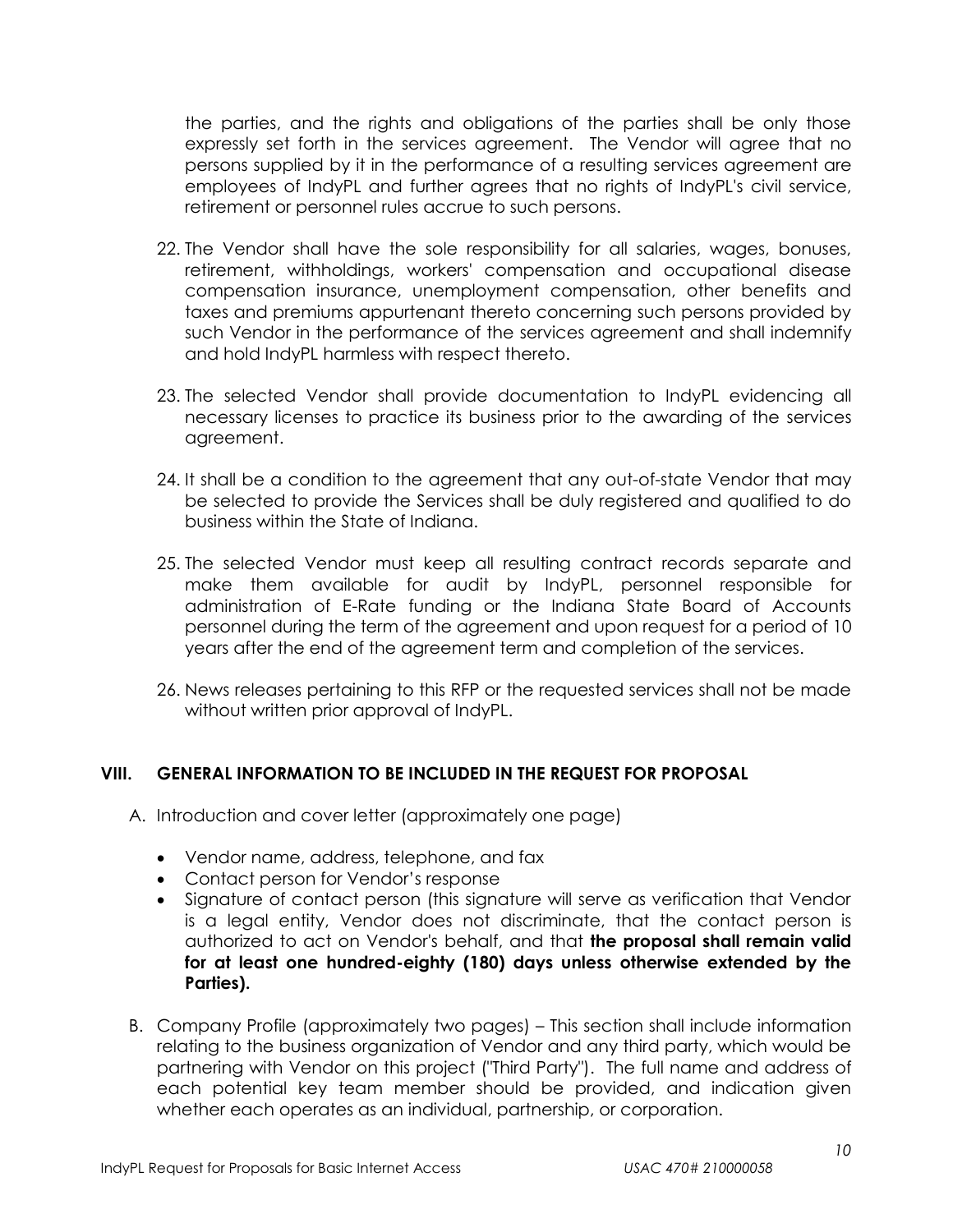- C. Company Experience (approximately one page) This section shall contain a general overview of Vendor's experience providing these types of services.
- D. Company References (approximately one page) This section shall include contact information for three local clients for whom Vendor has performed similar types of services that typify the qualifications of Vendor. This information shall include the company names of the clients, the contact persons, telephone numbers and the addresses of the companies. One of the three references should be a past client that is no longer using the Vendor. Provide a brief description of the work performed on each project. IndyPL may, at its option, contact other known Vendor customers for references.
- E. Response to General and Technical Specifications This section should indicate whether Vendor meets the specifications and, if not, what comparable services Vendor offers or whether Vendor would have to sub-contract with other Vendors (Subcontractors) for the services. This section should also indicate whether Vendor accepts the general contract requirements with any exceptions thereto noted.
- F. The Vendor must specify any automated or manual line monitoring and notification procedures that will be provided.
- G. A description of services to be provided with detailed information regarding any required construction, including a timeline for completion of every phase of work necessary to demonstrate service delivery by July 1, 2021. Vendor shall stipulate that the complete installation and operation of equipment and service by the In-Service Date is material to the contract.
- H. Vendor will provide a diagram depicting the proposed connection to IndyPL and the connections and peering arrangements to the internet backbone and tier 1 Internet service providers from Vendor's local facility. The diagram must show the speed of all links depicted.
- I. Vendor shall submit a copy of its applicable contract forms along with any proposed attachments, including proposed addenda to include or incorporate the contract requirements of this RFP.
- J. Vendor must submit proof in writing as part of their response that they are an eligible telecommunications vendor that offers federally supported services to customers pursuant to the terms of 47 United States Code §214(e) (Universal Service Fund).
- K. E-Verify Affidavit (see the attached **Attachment C**).
- L. Non-Collusion Affidavit (see the attached **Attachment D**).

Vendors may include any other information that they believe will assist them in making their proposals.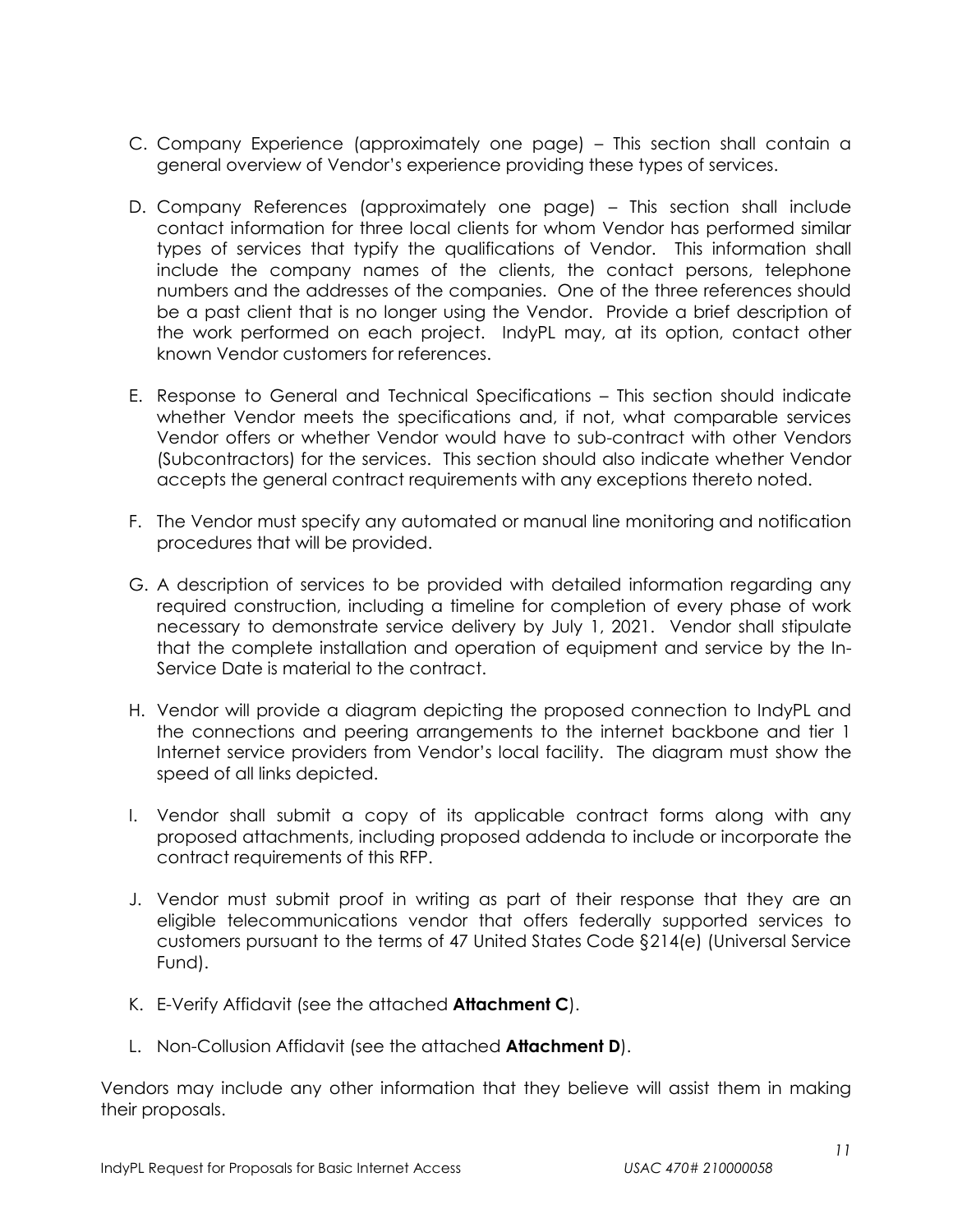## **IX. EVALUATION CRITERIA**

IndyPL will evaluate the proposals based on the criteria listed below. IndyPL will not award the services agreement based solely on the lowest cost proposal. Although cost will be the most significant consideration, IndyPL will also consider the following criteria:

- A. Ability of the Vendor to meet the specifications set forth by this document.
- B. The proven ability, prior performance history of Vendor, demonstrated expertise, and ability to perform in all areas of the requested services.
- C. The quality, reliability, support, and timeliness of the Vendor's performance on previous contracts or orders with the Library, if any.
- D. The cost to implement the proposal. This will include any installation costs and monthly service fees, as well as the ability of IndyPL to use existing telecommunications equipment already installed.
- E. Financial viability and reputation of Vendor.
- F. Ease of implementation of services.
- G. The proven ability of the Vendor to efficiently administer the contract with regard to billing, maintenance requests, customer communications.
- H. Proof that the Vendor is an eligible telecommunications supplier that offers federally supported services to customers pursuant to the terms of 47 United States Code §214(e) (Universal Service Fund).
- I. Adequacy of the response to the general and specific requirements of the RFP.
- J. Any other criteria deemed relevant by IndyPL.

# **X. AWARD**

The successful Vendors must be ready to proceed with contract execution upon Notification of Vendor Selection, which will be on or about **November 24, 2020**.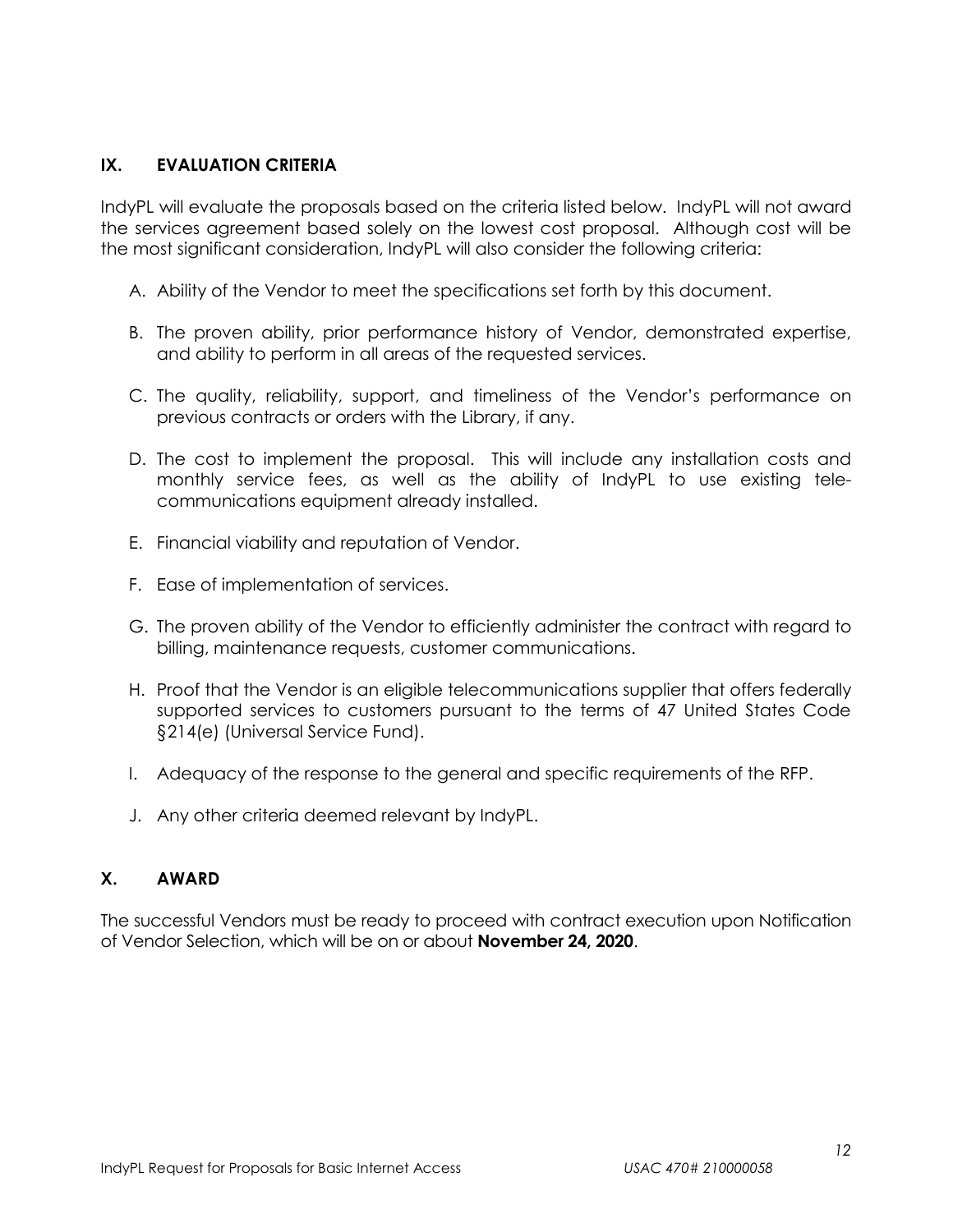# **ATTACHMENT A**

# INDIANAPOLIS-MARION COUNTY PUBLIC LIBRARY REQUEST FOR PROPOSALS

#### Basic Internet Service

#### **RFP TIMETABLE**

| Release RFP to Vendors:                                                                           | Monday, August 3, 2020                                 |
|---------------------------------------------------------------------------------------------------|--------------------------------------------------------|
| <b>Public Notices Issued:</b>                                                                     | Monday, August 10, 2020 and<br>Monday, August 17, 2020 |
| <b>Registration Date for Vendors:</b>                                                             | Thursday, August 20, 2020, at 5:00pm                   |
| Questions and clarification inquiries<br>about this RFP due on or before:                         | Friday, August 21, 2020 at 4:00pm                      |
| IndyPL Posts Question to Website:                                                                 | Monday, August 24, 2020, at 4:00pm                     |
| <b>RFP Submittal Deadline:</b>                                                                    | Monday, September 21, 2020, 3:00pm                     |
| Preliminary Recommendation<br>Presented to IndyPL Joint Board<br><b>Finance Committee:</b>        | November 10, 2020 at 5:00pm [see note]                 |
| Final Recommendation Presented to<br>IndyPL Board of Trustees at their<br>monthly public meeting: | Monday, November 23, 2020, at 6:30pm<br>[see note]     |
| Notification of Intent to Enter Into an<br>Agreement:                                             | Tuesday, November 24, 2020                             |
| <b>Begin Contract Negotiation:</b>                                                                | Tuesday, November 24, 2020                             |
| Signed Contract Completed:                                                                        | No later than February 1, 2021                         |
| New Contract Service Begins:                                                                      | July 1, 2021                                           |

Note: See [www.indypl.org/about-the-library/board-meeting-times-committees](http://www.indypl.org/about-the-library/board-meeting-times-committees) for location details.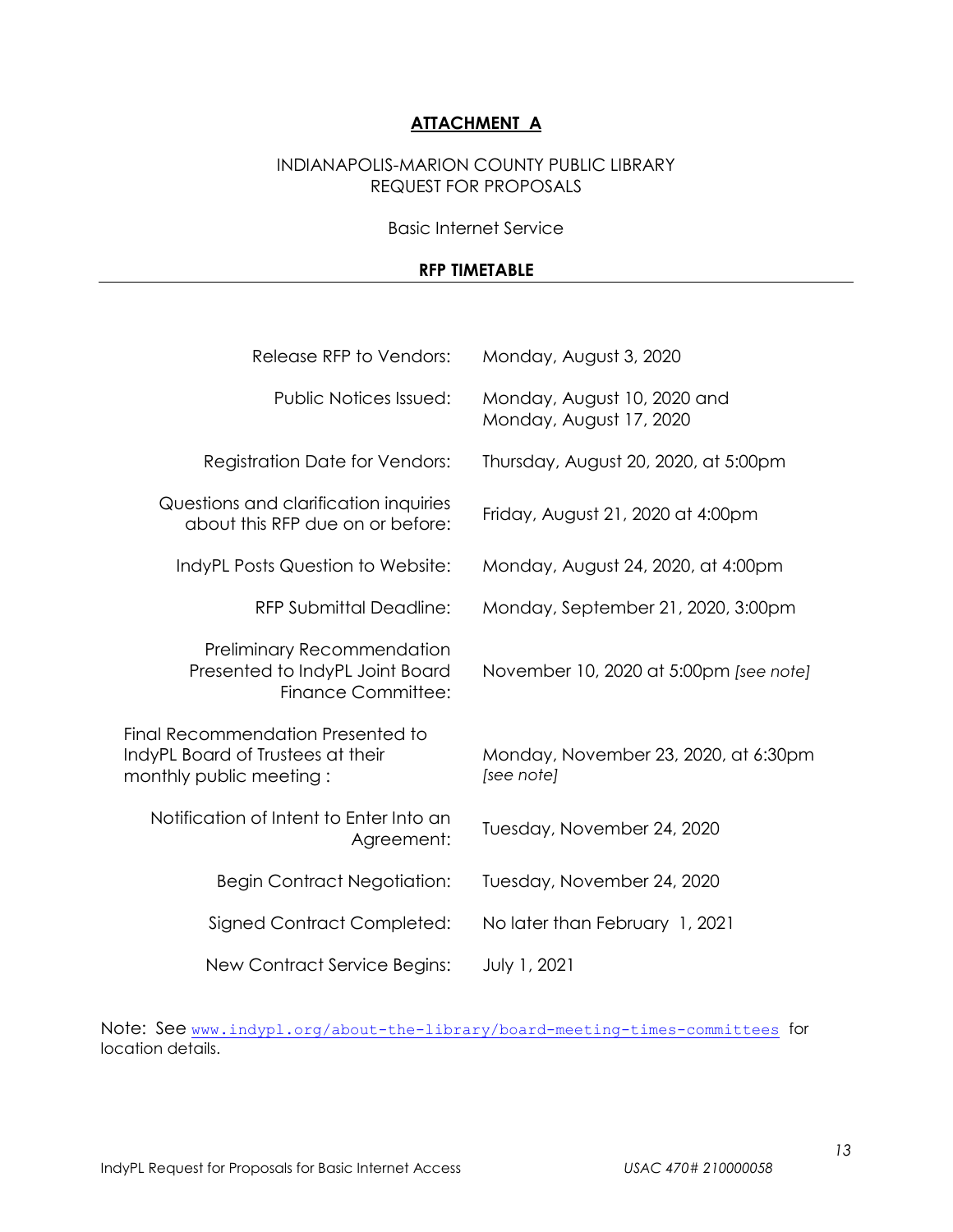# **ATTACHMENT B**

#### INDIANAPOLIS-MARION COUNTY PUBLIC LIBRARY REQUEST FOR PROPOSALS

#### Basic Internet Service

#### **INSURANCE REQUIREMENTS**

Any resulting services agreement shall provide that Vendor shall secure, pay for and maintain the following insurance policies in full force and effect throughout the term of the agreement, which policies shall protect against any loss or claim arising from or relating to the agreement, Vendor's activities or presence at the IndyPL facilities, and any act or omission of Vendor or its employees and/or agents or subcontractors in connection with the services provided under the Agreement, and shall cover the contractual indemnification liability assumed by Vendor pursuant to the Agreement:

(1) Commercial General Liability Insurance with limits of not less than One Million Dollars (\$1,000,000) per occurrence for bodily injury (including death), personal injury, property damage, fire legal liability, contractual liability and products and completed operations , and Two Million Dollars (\$2,000,000) general aggregate. The policy shall be written on an occurrence basis. The policy shall also not have exclusions for any of Vendor's activities at the Facilities. Any deductible shall be at Vendor's expense;

(2) Business automobile coverage, including coverage for owned, leased, and hired vehicles, which shall include vehicle and property (cargo) damage, and bodily injury, in an amount not less than One Million Dollars (\$1,000,000.00);

(3) Workers' Compensation insurance, affording coverage in accordance with the applicable state laws covering all of Vendor's employees, and Employer's Liability coverage in accordance with the applicable state laws but no less than Five Hundred Thousand Dollars (\$500,000) each accident, Five Hundred Thousand Dollars (\$500,000) each employee and Five Hundred Thousand Dollars (\$500,000) policy limit;

(4) Property Insurance coverage for all tools, materials, Equipment and other items owned, borrowed or leased by Vendor shall be Vendor's responsibility. IndyPL shall not be responsible for such tools, materials, equipment and other items owned, borrowed or leased by Vendor. IndyPL shall not be responsible for equipment and materials to be installed at the facilities by Vendor until such time that the equipment or materials are installed by the Vendor and approved by IndyPL.

(5) Umbrella Liability insurance at not less than Five Million Dollars (\$5,000,000) limit for each occurrence providing for excess coverage over the limits and coverages prescribed above in Paragraphs (1), (2) (3) and (4) above, which such policy shall be written on an occurrence basis; and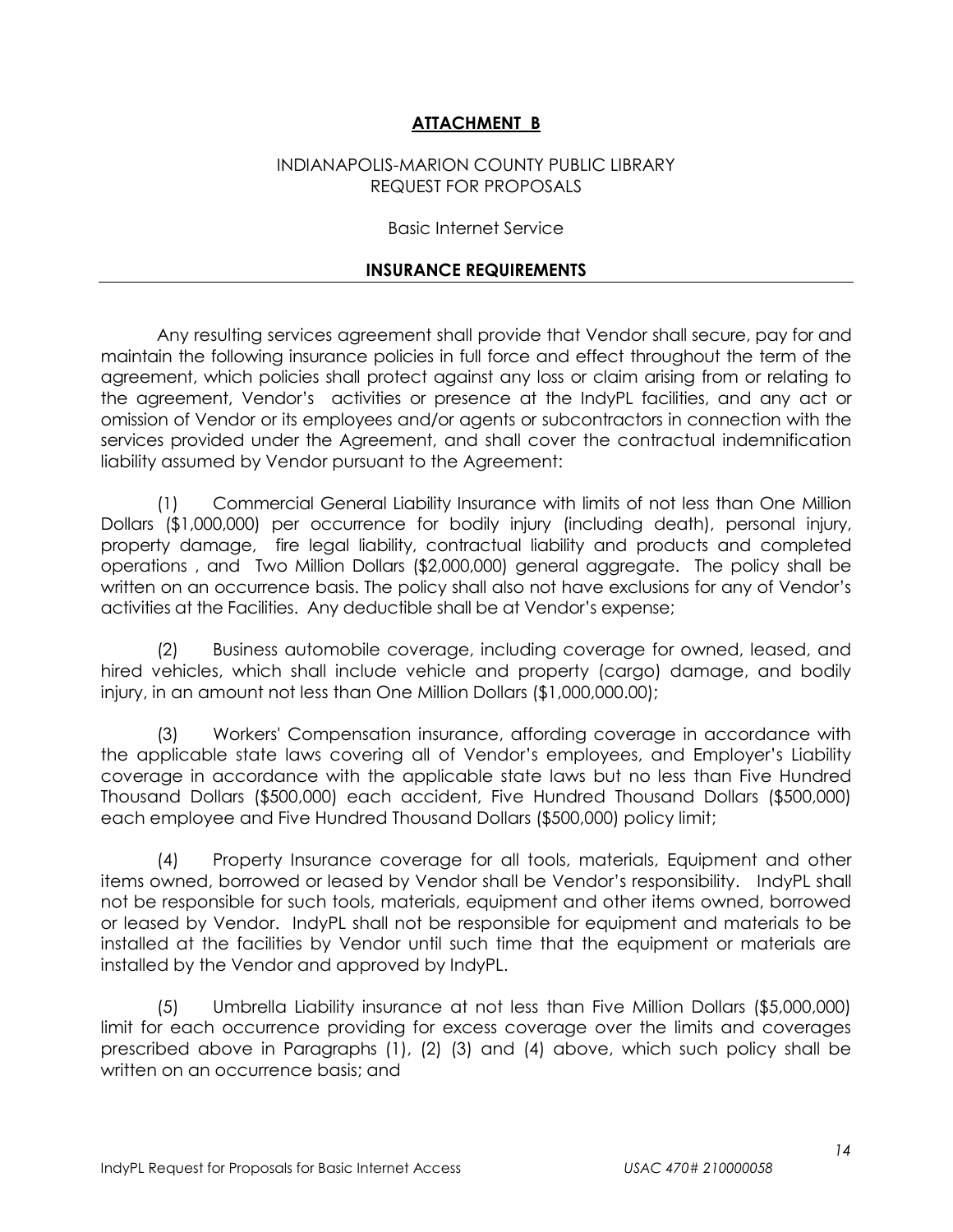All insurance policies addressed in Paragraphs (1), (2) and (5) above shall be endorsed to name the following as additional insureds:

Indianapolis-Marion County Public Library and its trustees, directors, officers, employees, representatives, agents, contractors, licensees, and successors.

All insurance policies required hereunder: (1) shall be endorsed to state that the insurance is primary and not contributive to any other insurance available to IndyPL; (2) shall provide for a waiver of rights of subrogation against the additional insurers on the part of the insurance carriers; (3) shall be written with insurance companies licensed to do business in the State of Indiana and rated no lower than A-VII in the most current edition of A.M. Best's Property-Casualty Key Rating Guide, and (4) shall provide for no less than thirty (30) days advance written notice to IndyPL prior to cancellation, non-renewal or material modification.

Vendor shall deliver to IndyPL, prior to commencement of Services under the Agreement, Certificates of Insurance confirming the existence or issuance of all insurance policies required to be carried hereunder ("Certificates of Insurance"). If any such policy is not obtained, or if all Certificates of Insurance are not delivered to IndyPL by the aforementioned time, or if any of such policies are canceled, IndyPL shall have the right to terminate the Agreement immediately and/or deny Vendor access to the IndyPL facilities.

These insurance provisions are minimum requirements and shall not relieve Vendor of its indemnity, defense and hold harmless obligations.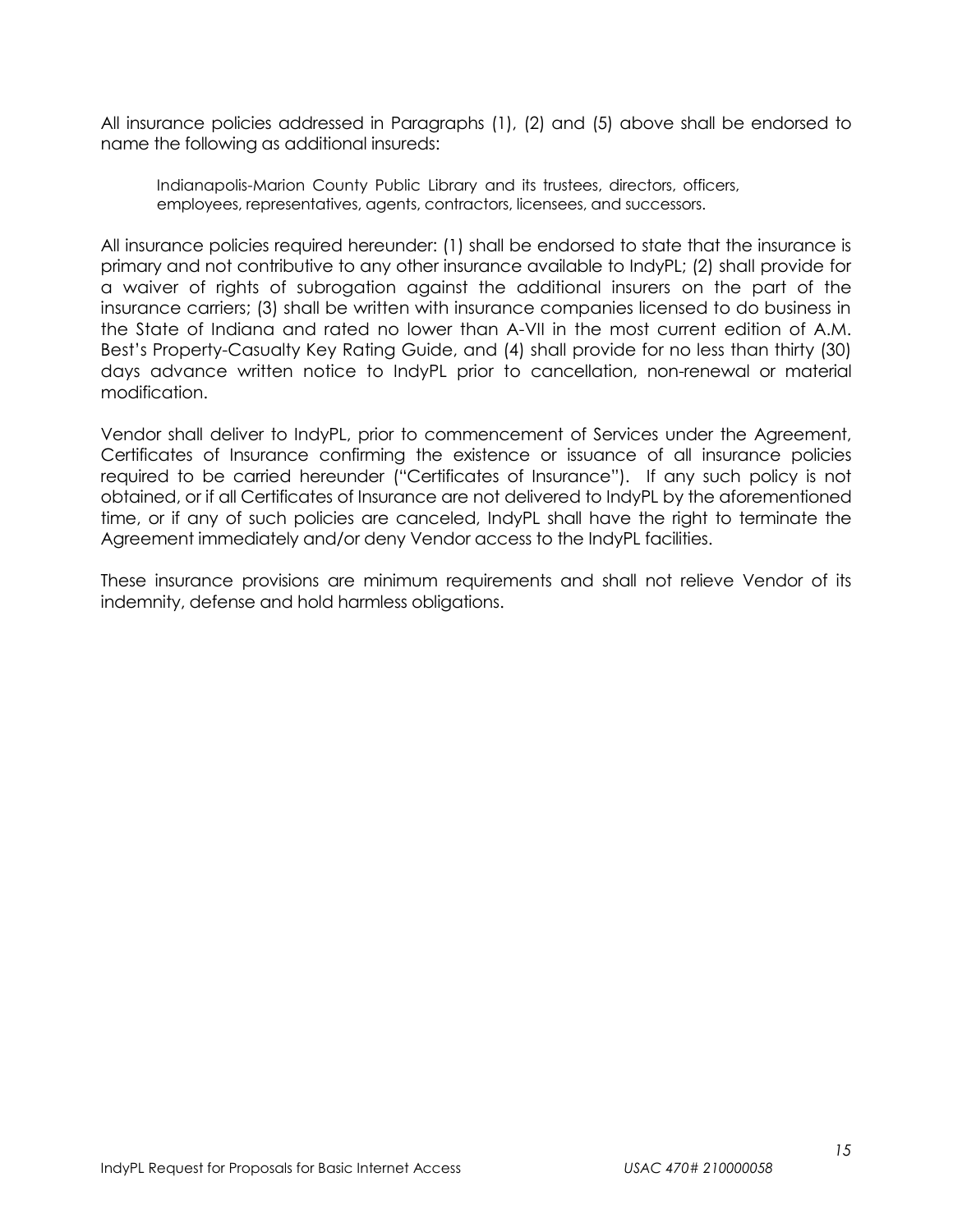# **ATTACHMENT C**

#### INDIANAPOLIS-MARION COUNTY PUBLIC LIBRARY REQUEST FOR PROPOSALS

#### Basic Internet Service

#### **E-VERIFY AFFIDAVIT**

- 1. Contractor affirms that Contractor does not knowingly employ an unauthorized alien.
- 2. Contractor affirms under the penalties of perjury that it has enrolled and is participating in the E-Verify program. Contractor is not required to participate should the E-Verify program cease to exist.
- 3. Contractor agrees to provide documentation demonstrating that Contractor has enrolled and is participating in the E-Verify program.
- 4. Library may terminate for default if Contractor fails to cure a breach of this provision no later than thirty (30) days after being notified.

I affirm, under the penalties for perjury, that the foregoing representations are true.

| <u> Important – Notary Signature and Seal Required in the Space Below</u>                                                                                                                                                                                                  |                                                                                  |  |
|----------------------------------------------------------------------------------------------------------------------------------------------------------------------------------------------------------------------------------------------------------------------------|----------------------------------------------------------------------------------|--|
| STATE OF _________________________<br>COUNTY OF <u>COUNTY OF COUNTY OF COUNTY OF COUNTY OF COUNTY OF COUNTY OF COUNTY OF COUNTY OF COUNTY OF COUNTY OF COUNTY OF COUNTY OF COUNTY OF COUNTY OF COUNTY OF COUNTY OF COUNTY OF COUNTY OF COUNTY OF COUNTY OF COUNTY OF C</u> | Seal:                                                                            |  |
| 2020.                                                                                                                                                                                                                                                                      |                                                                                  |  |
|                                                                                                                                                                                                                                                                            |                                                                                  |  |
|                                                                                                                                                                                                                                                                            | Residing in _______________________County, State of ____________________________ |  |